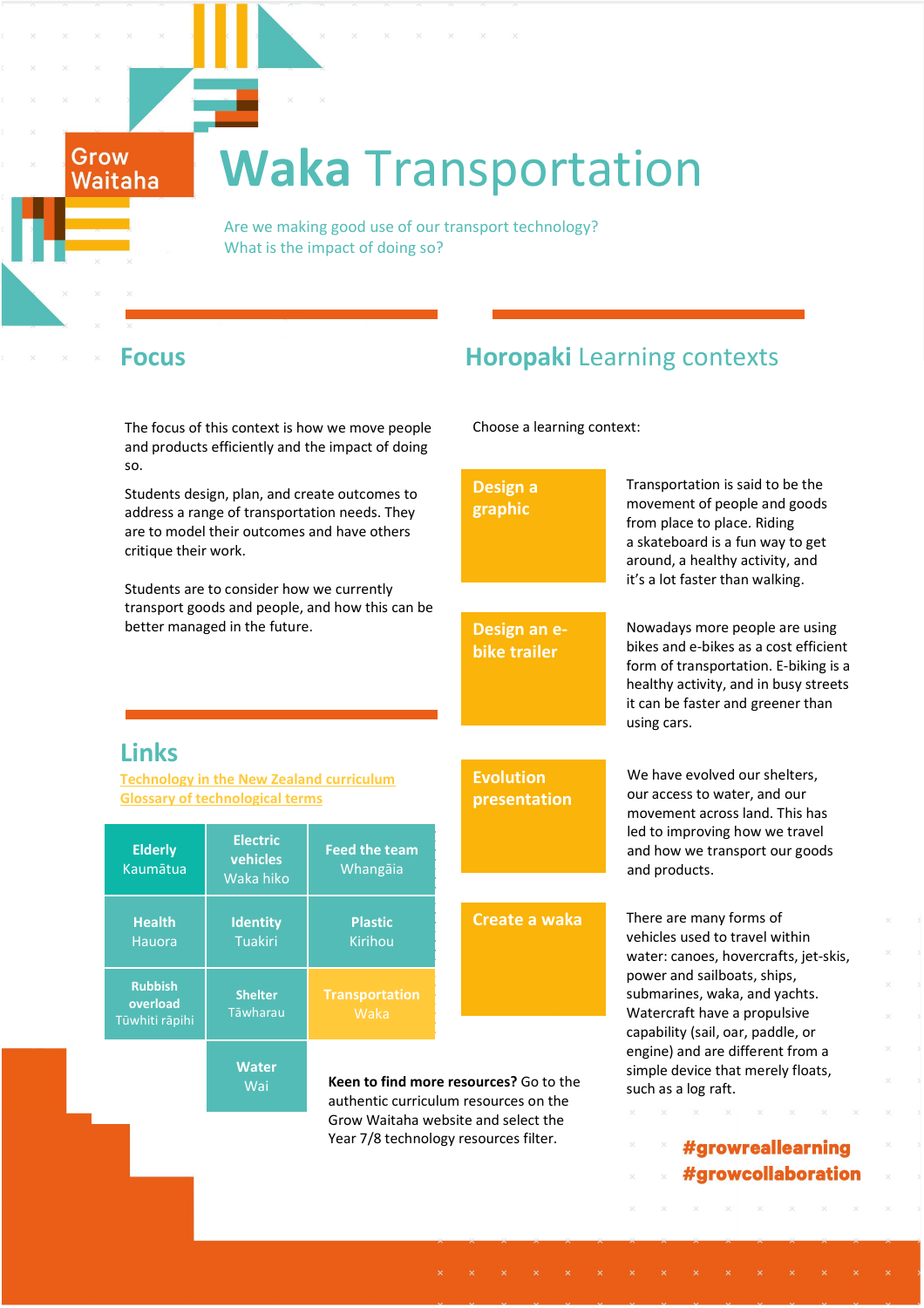## **Design graphic 33**

**The Context/Horopaki:** Transportation is said to be the movement of people and goods from place to place. Riding a skateboard is a fun way to get around, a healthy activity, and its way faster than walking.

**The Brief 1:** *Your friend/stakeholder has asked you to create a cool graphic for their skateboard. The deck needs personalisation. You are to design an original graphic for the deck. NB: the design can be for a friend or maybe for you.*

**The Brief 2:** *Your friend/stakeholder is impressed with your deck design and wants you to design something similar, but also special, for their snowboard.*

#### **(WALT) We are learning to:**

- design using stakeholder input and key attributes.
- use scale drawings/proportion to develop concepts/ideas.

#### **Activity 1 Skateboard deck design**

- 1. Watch digital rauemi #1 if you want to learn the basics of riding a skateboard.
- 2. Click on digital rauemi #2, 3 and 4. View both the Pinterest pages and the Māori design pages to get inspiration before starting your skateboard design.
- 3. Draw two rectangles 160 x 40 mm to represent two skateboard decks. The scaled deck size ratio is 1:5.
- 4. Talk with your friend about what theme they'd like. You could get them to look online at the Pinterest pages and tell you what they like.
- 5. Sketch two potential graphic designs for the underside of a skateboard deck. Show your friend. Based on their feedback, select one to create.
- 6. Draw a final design. Add colour.
- 7. Take a picture and send it to your teacher.

#### **Digital resources/Rauemi**

1. How to skate <https://www.youtube.com/watch?v=p3NXd3DhH08> 2. Pinterest—NZ-inspired skateboard <https://www.pinterest.nz/leandrobessa/skateboard-deck-design/> 3. Taonga traditional design <https://www.mountainjade.co.nz/pages/greenstone-meanings-and-designs> 4. Easy whakairo patterns <https://bit.ly/2YBmP3c> 5. Snowboarding fundamentals <https://www.youtube.com/watch?v=qogHpCP9G9g> 6. Pinterest—NZ-inspired snowboard <https://www.pinterest.nz/ulrichlange/snowboard-graphic-design/>





### **Activity 2 Snowboard graphic**

- 1. Watch digital rauemi #5 about snowboarding.
- 2. Click on digital rauemi #3, 4 and 6. View the Pinterest pages to get inspiration before you begin your snowboard design.
- 3. Using your final skateboard design from Activity 1, design a similar but unique design for a snowboard. Sketch a rectangle 300 x 50 mm. Plan out your design. You may want to bring in new elements. Finalise your concept.
- 4. Produce the final drawing. Add colour.
- 5. Take a picture of the skateboard and snowboard designs and send them to your teacher.



'SUPPORTING YOU TO MAKE A DIFFERENCE'



//WAKA1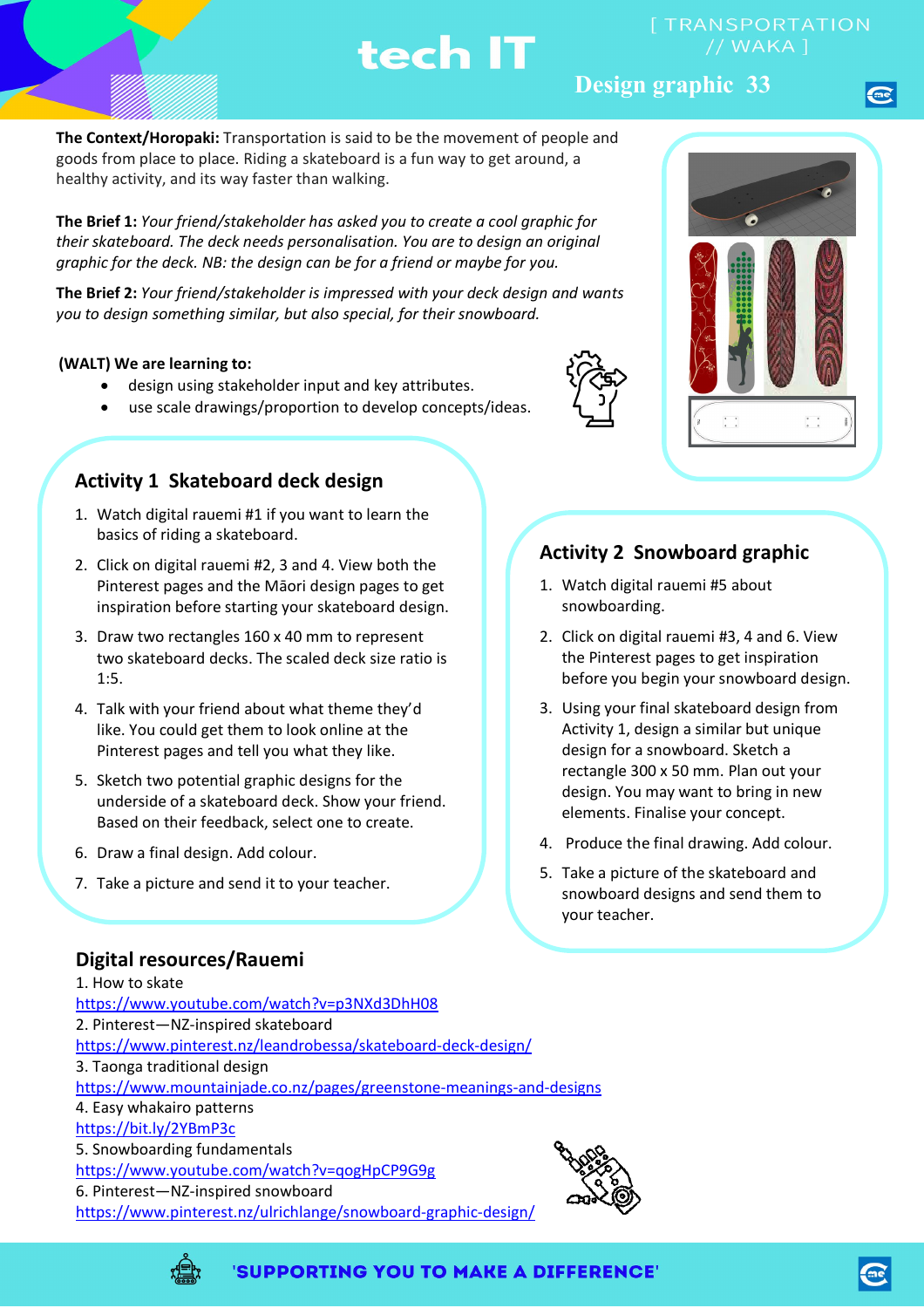// WAKA 1

**E-bikes 34**

**The Context/Horopaki:** *Transportation* is said to be the movement of people and goods from place to place. Nowadays more and more people are using bikes/e-bikes as a cost-efficient form of transportation. E-biking is a healthy activity, and in busy streets and inner-city streets it can be faster, but most of all greener, than using cars.

**The Brief 1:** *You are to design and model a small kāta/trailer to tow behind an e-bike. The kāta is to transport items such as bags, laptops and groceries but not children.* 

**The Brief 2:** *You are to create a cool name and logo for this radical new product, e.g. T E-Pod, T E–xtension, MiniKab, OM Capzule, [Metarahi](https://maoridictionary.co.nz/search?idiom=&phrase=&proverb=&loan=&histLoanWords=&keywords=great+) [kāta](https://maoridictionary.co.nz/search?idiom=&phrase=&proverb=&loan=&histLoanWords=&keywords=cart).*

#### **(WALT) We are learning to:**

- model using aluminium foil
- use design elements to create a logo.

# **Activity 1 Modelling your [kāta](https://maoridictionary.co.nz/search?idiom=&phrase=&proverb=&loan=&histLoanWords=&keywords=cart)**

- 1. Look at digital resources 1 and 2 to get design ideas.
- 2. Design a solution for transporting things with an e-bicycle, e.g. food or camping gear. You decide. It is NOT to transport children. It should have the following attributes:
	- can be towed behind an e-bike
- can be easily fitted to and uncoupled from an e-bike
- is strong and stable is weatherproof
- 
- 3. Sketch two ideas for your cart, thinking about how to load it up and what can be done to secure the load when travelling.
- 4. Show others, get their feedback and select the best design. Create a model of your chosen concept using these construction tips:
	- The FRAME—take a 300 mm sheet of aluminium foil, fold it lengthwise in half, then fold it in half again and again until you get a strip that is 5 mm wide. This will be strong and can be bent to form the frame. Use sellotape to fix it in place.
	- The AXLE—use a drinking straw and skewer.
	- The WHEELS—use milk tops (see picture above).
- 5. Take a picture and share it with your teacher.

### **Digital resources/Rauemi**

1. Bike trailers <https://www.amazon.com/bike-trailers/b?ie=UTF8&node=3403501> 2. Bike trailers for kids <https://www.twowheelingtots.com/best-bike-trailer-for-kids/> 3. Aluminium hacks [https://www.youtube.com/watch?v=NRG\\_vPcaSfU](https://www.youtube.com/watch?v=NRG_vPcaSfU)





## **Activity 2 Logo design**

- 1. Ask people at home what they think would be a cool name for your new product.
- 2. Create a logo for the cart. It needs to be:
	- one or two words long
	- easily seen from two metres
	- colourful

Choose your font and font size carefully so it is easy to read.

- 3. Sketch a couple of ideas and show others at home to confirm the best one.
- 4. Trace the selected one twice. If you have a scanner, then scan and print.
- 5. Render and add colour to make it look awesome. Select one to be your final outcome
- 6. Take a picture or scan your final outcome to share with your teacher.

### **Material resources/Rauemi**

Aluminium foil Sellotape Drinking straw Food skewer Milk bottle tops

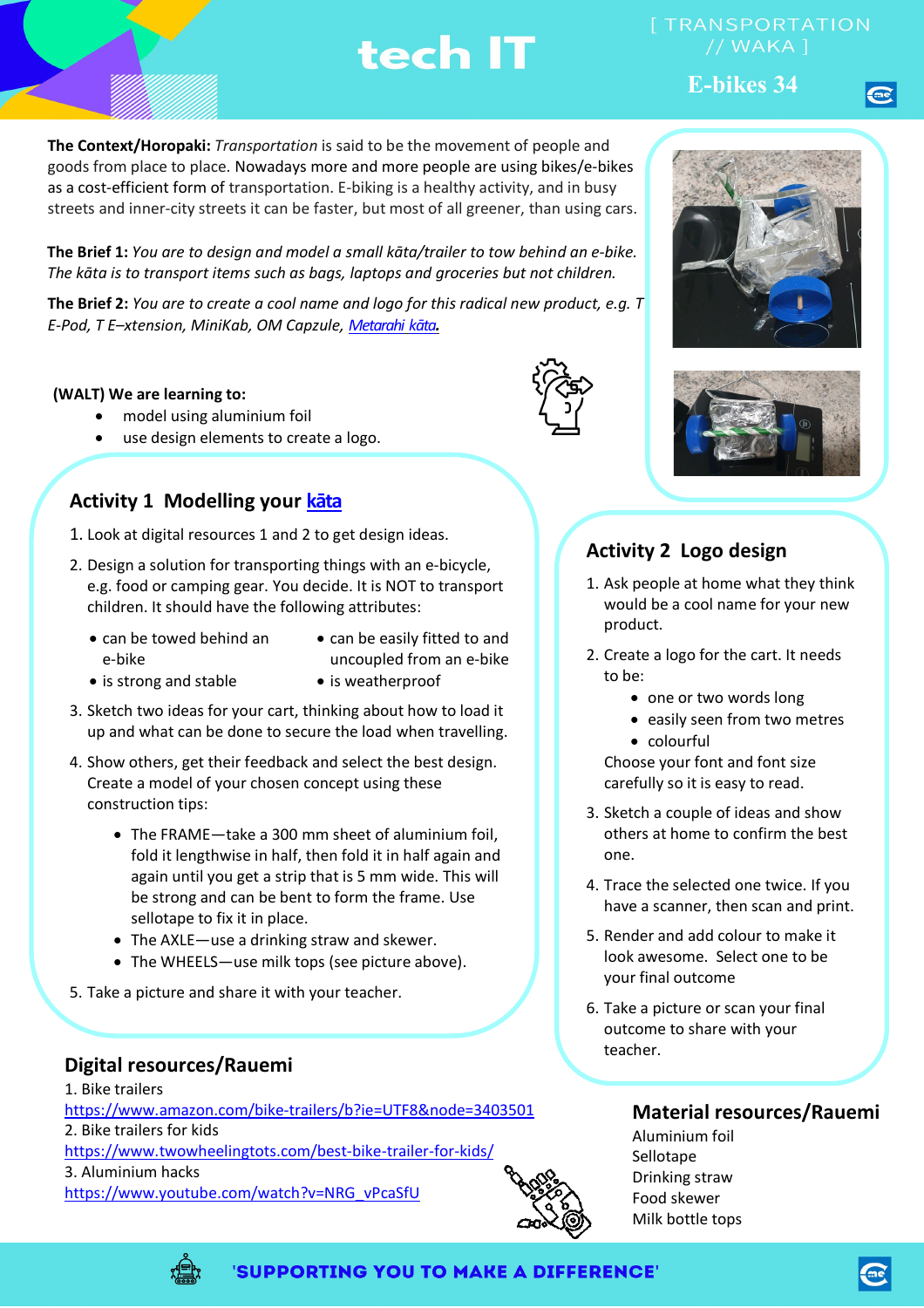//WAKA1

### **Evolution 35**

**The Context/Horopaki:** We as people have evolved our shelters, our access to water and our movement across land. This has led to improving how we travel and how we transport our goods and products.

**The Brief 1:** *You are to research an e-transportation/waka product used in Aotearoa New Zealand today, and show how it has evolved to be electrically operated over the past 100 years. You might consider, for example, bikes, scooters, boats or cars that are now powered by rechargeable batteries. You are to present your findings as a digital presentation.*

**The Brief 2:** *You are to create a visual diagram that shows the positive and negative impacts of new e-transport* technology on society and the environment*.*

#### **(WALT) We are learning to:**

- create a multi-slide presentation with embedded URL links, audio, and text.
- use a Venn diagram to show the impacts of technology on society and the environment.

#### **Activity 1 Multi-slide presentation**

- 1. Read through digital resources/rauemi 1–3.
- 2. Select a form of e-transportation—*bike, scooter, car, boat etc*. Do some research to compare 'old' and 'new' versions of it.
- 3. Create a multi-slide presentation (max. 5 slides) using PowerPoint, Google Slides, [Prezi,](https://prezi.com/) or another presentation application.
- 4. Create a timeline of pictures from old to new for your e-transportation.
- 5. Combine text, audio sound bites, pictures and video to explain how the changes in technology have impacted on the lives of the end users.
- 6. Your slides need to:
	- clearly identify the chosen electric transportation technology
	- describe who uses them and why
	- explain the advantages of the new e-products today over the older versions
	- discuss the disadvantages for people today using the electric technology
- 7. Share your presentation with your teacher.

#### **Digital resources/Rauemi**

1. History of electric cars

<https://www.energy.gov/timeline/timeline-history-electric-car>

2. History of electric bikes

<https://www.electricbike.com/e-bike-patents-from-the-1800s/>

3. History of electric scooters

[https://www.smithsonianmag.com/history/motorized-scooter-boom](https://www.smithsonianmag.com/history/motorized-scooter-boom-hit-century-dockless-scooters-180971989/)[hit-century-dockless-scooters-180971989/](https://www.smithsonianmag.com/history/motorized-scooter-boom-hit-century-dockless-scooters-180971989/)

#### **Activity 2 Venn diagram**



- 1. Select an e-transportation technology, e.g. e-bikes, e-scooters, e-cars, e-buses, e-trucks.
- 2. Research the positive and negative impacts that new 'E Technology' is having on the people that use it and the environment.
- 3. Draw a Venn diagram. Have two bubbles to present your research findings positives (e.g. *quiet, less mechanical parts to fail)* and negatives (e.g. *batteries difficult to recycle, long charge times)*. You can use pictures and text.
- 4. Are there things that are both good and bad for the users and environment? List these in the overlapping zone between the two bubbles.
- 5. Add the title *Electric Transportation*.
- 6. Share with your class and teacher.